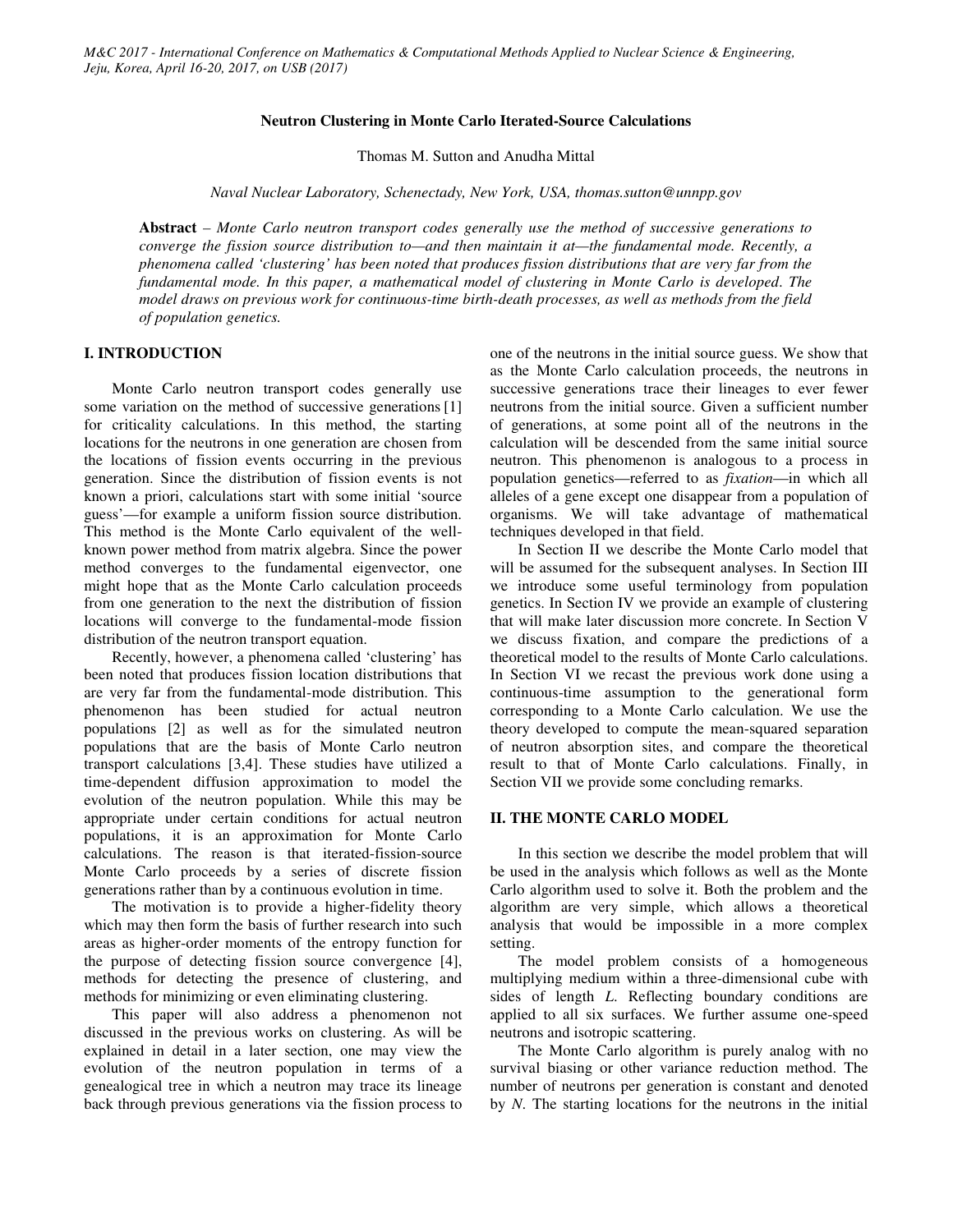generation are assumed to be sampled uniformly within the problem space. Since for our simple model every neutron will be absorbed (there being no leakage), the neutrons starting each generation will produce exactly *N* absorption locations. The starting locations for a neutron in any subsequent generation will be randomly chosen from all of the absorption locations created in the previous generation. Since the medium is homogeneous, each absorption location will be chosen with equal probability. Using this algorithm, some absorption locations may be chosen as the starting location for multiple neutrons while others may not be chosen at all.

# **III. TERMINOLOGY**

In what follows, we will use certain terms from the fields of genealogy and population genetics. First, we will consider all neutrons in a given generation that are born at the same absorption location to be 'siblings', and the neutron that produced the absorption to be their 'parent'. One may then envision a genealogical tree with which a neutron's lineage may be traced from the current generation back to one of the starting neutrons in the first generation its 'original ancestor'. A 'family' is defined as those neutrons that have the same original ancestor. We will also use the term 'most-recent common ancestor' (MRCA) of a group of neutrons in a given generation. If the neutrons in the group are siblings, their MRCA is their parent. For a group of neutrons that are not all siblings but are in the same family, their MRCA is that ancestor that is shared by all neutrons in the group occurring in the generation least far removed from the current generation. Neutrons in different families, of course, have no common ancestor.

# **IV. AN EXAMPLE OF CLUSTERING**

In this section we provide a concrete example of clustering to motivate the analysis that follows. The model problem was run using the one-speed cross sections given in Table I for  $L = 400$  cm and  $N = 1,000$ . The number of generations was 10,000. Figure 1 shows the locations of the source sites of the neutrons for the first generation in pink and the absorption sites for generations 1,000 and 10,000 in blue and black, respectively. As expected, the distribution of source sites in the first generation appears to be uniform. After 1,000 generations, however, the effect of clustering has become obvious with all 1,000 absorption sites being confined to a relatively small spatial region. After another 9,000 generations, the absorption sites are still tightly clustered not far from where they were after 1,000 generations. Despite the code being given the correct solution via the initial source guess, the solution has evolved to something that is quite different from a uniform distribution.

| Table I. Macroscopic Cross Sections $(cm-1)$ |                  |            |                  |                   |
|----------------------------------------------|------------------|------------|------------------|-------------------|
| $\Sigma_{\rm T}$                             | $\Sigma_{\rm S}$ | $\Sigma_A$ | $\Sigma_{\rm F}$ | $v\Sigma_{\rm F}$ |
| 1.00                                         | 0.60             | 0.40       | 0.20             | 0.48              |

For the calculation illustrated in Fig. 1, it was found that beginning with generation 942 all of the neutrons belonged to the same family as defined in the previous section. The starting location of the original ancestor for the surviving family is indicated by the red point in Fig. 1. One can see that the center of mass (COM) of the cluster has not moved far from this point even after 10,000 generations.

In the remainder of this paper we will provide theoretical explanations of various aspects of this calculation. These include the conditions that lead to clustering, the size of the clusters, the cause of the extinction of families, and the number of generations it takes for all of the families except one to become extinct.



Fig. 1. Initial neutron source distribution (pink) and absorption distributions after 1,000 (blue) and 10,000 (black) generations. The red point marks the initial location of the original ancestor of all neutrons starting with generation 942.

# **V. EXTINCTION OF FAMILIES AND FIXATION**

In the analysis of spatial clustering that follows in Section VI we will be concerned with pairs of neutrons within a generation, of which there are  $N(N-1)/2$ . For the initial generation, all of the pairs are uncorrelated since the starting location for each neutron is selected independently from that of the others. As the generations progress, spatial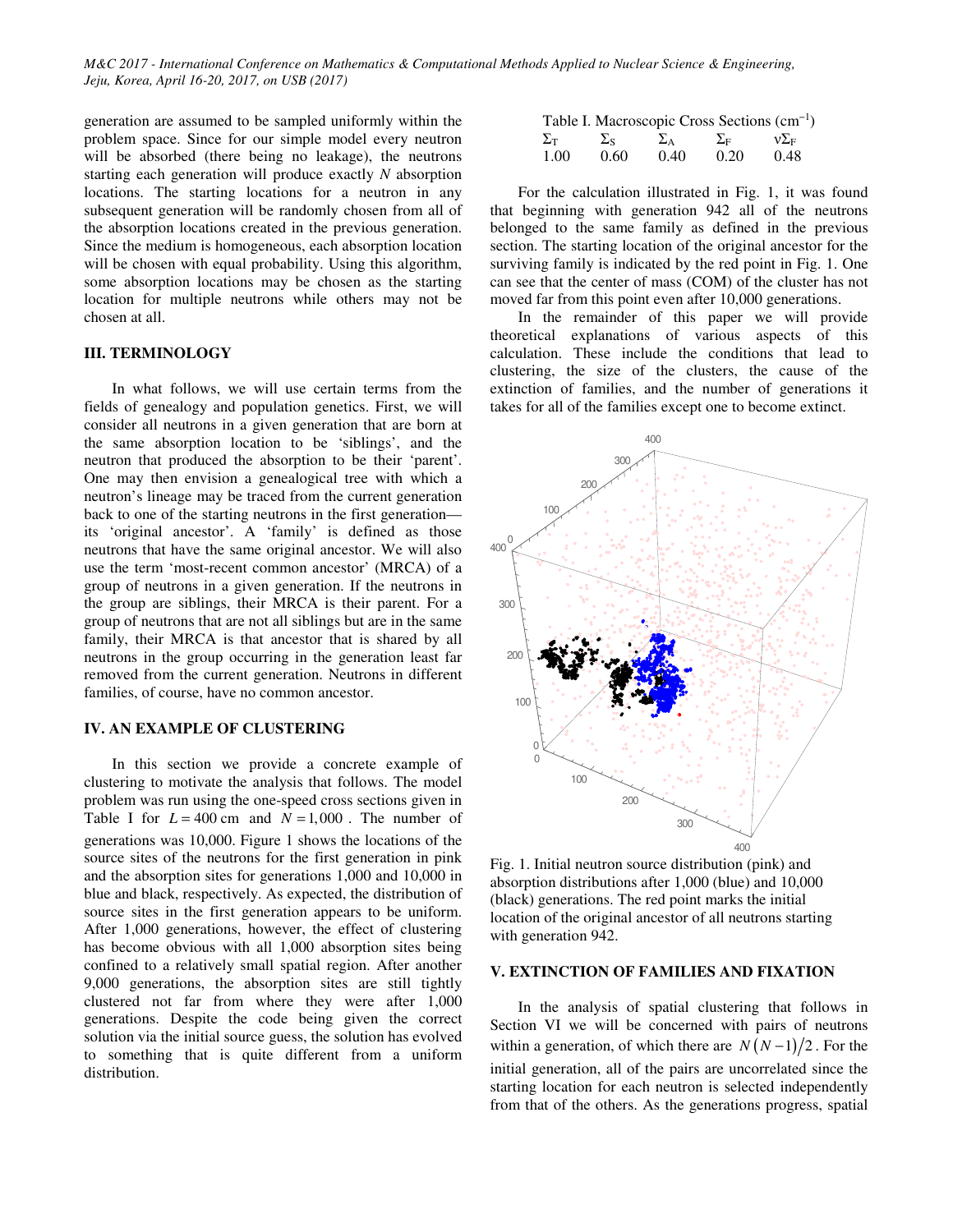correlation is introduced due to the possibility that some absorption locations may give rise to more than one neutron in the next generation. Since the probability that a given neutron will start from a given absorption location is  $1/N$ , the probability that any given absorption location is chosen as a starting location exactly *k* times in a generation is given by the binomial distribution

$$
P_{k} = \frac{N!}{k!(N-k)!} \left(\frac{1}{N}\right)^{k} \left(1 - \frac{1}{N}\right)^{N-k}.
$$
 (1)

The expected number of correlated neutron pairs produced per absorption location is  $v_2/2$ , where the second factorial moment is given by

$$
V_2 = \sum_{k=0}^{N} P_k k (k-1) = \frac{N-1}{N} .
$$
 (2)

The total expected number of correlated pairs created in a generation with a MRCA in the previous generation is therefore  $Nv_2/2 = (N-1)/2$ . The fraction of all pairs represented by these is

$$
f = \frac{2}{N(N-1)} \frac{Nv_2}{2} = \frac{1}{N}.
$$
 (3)

Since the total number of neutron pairs in a generation is fixed, the expected number of uncorrelated pairs and expected number of correlated pairs with a MRCA prior to the previous generation must each decrease by a corresponding factor of 1− *f* at each generation. At generation *g*, therefore, the expected fraction of uncorrelated pairs will be

$$
\psi_{u}(g) = \left(1 - \frac{1}{N}\right)^{g-1},\tag{4}
$$

and the expected fraction of correlated pairs with a MRCA in generation *g'*, where  $1 ≤ g' ≤ g - 1$ , will be

$$
\Psi_c(g'|g) = \frac{1}{N} \left( 1 - \frac{1}{N} \right)^{g - g' - 1}.
$$
 (5)

From Eq. (4) one sees that the expected number of uncorrelated pairs is a monotonically decreasing function of the generation number. Since the members of an uncorrelated pair must come from different families, the implication is that the expected number of families remaining is also monotonically decreasing with increasing generation number.

Using Eq. (1), one can compute the expected fraction of families that go extinct after the first generation as

$$
P_0 = \left(1 - \frac{1}{N}\right)^N \,,\tag{6}
$$

which for large *N* approaches  $e^{-1} = 0.367879$ .

To extend the analysis of how the number of families varies as the Monte Carlo calculation proceeds beyond the first generation, we will resort to two methods from the field of population genetics: the Wright-Fisher (W-F) model [5,6] and coalescent theory [7,8]. The W-F model is an idealized model of the genetic evolution of a population of organisms. Coalescent theory provides a quantitative method for analyzing the number of generations between the current one and the generation containing the MRCA of the members of some subset of the population.

This W-F model uses the following assumptions:

- the population size is constant,
- generations do not overlap in time,
- the parent of an individual is chosen uniformly with replacement from all of the individuals in the preceding generation, and
- there is no selection, mutation, or recombination.

Because of these assumptions, the W-F model is a much idealized representation of most real biological populations. The W-F model for haploid organisms (those with a single set of chromosomes), however, is exact for the Monte Carlo algorithm considered here. This is because the number of neutrons per generation is constant; the fission generations are sequential; the probability of selecting any one of the absorption locations in the previous generation as the source location of each neutron in the subsequent generation is uniform; and there are no equivalent concepts to selection, mutation, and recombination.

Using the W-F model, two important properties of the evolution of a population have been proved. First, in the limit as the number of generations goes to infinity the population becomes *fixed*. In genetics this means that all alleles but one disappear from a population. In our case, this means that all but one family becomes extinct for a sufficiently large number of generations. Second, the probability at some point in time that a particular allele will be the one that becomes fixed is given by its fraction of the total allele population at that time. For our application this means that at generation *g* the probability that a family will be the one that survives is equal to that family's fraction of the total population at that generation. Since at the beginning of the first generation each family represents the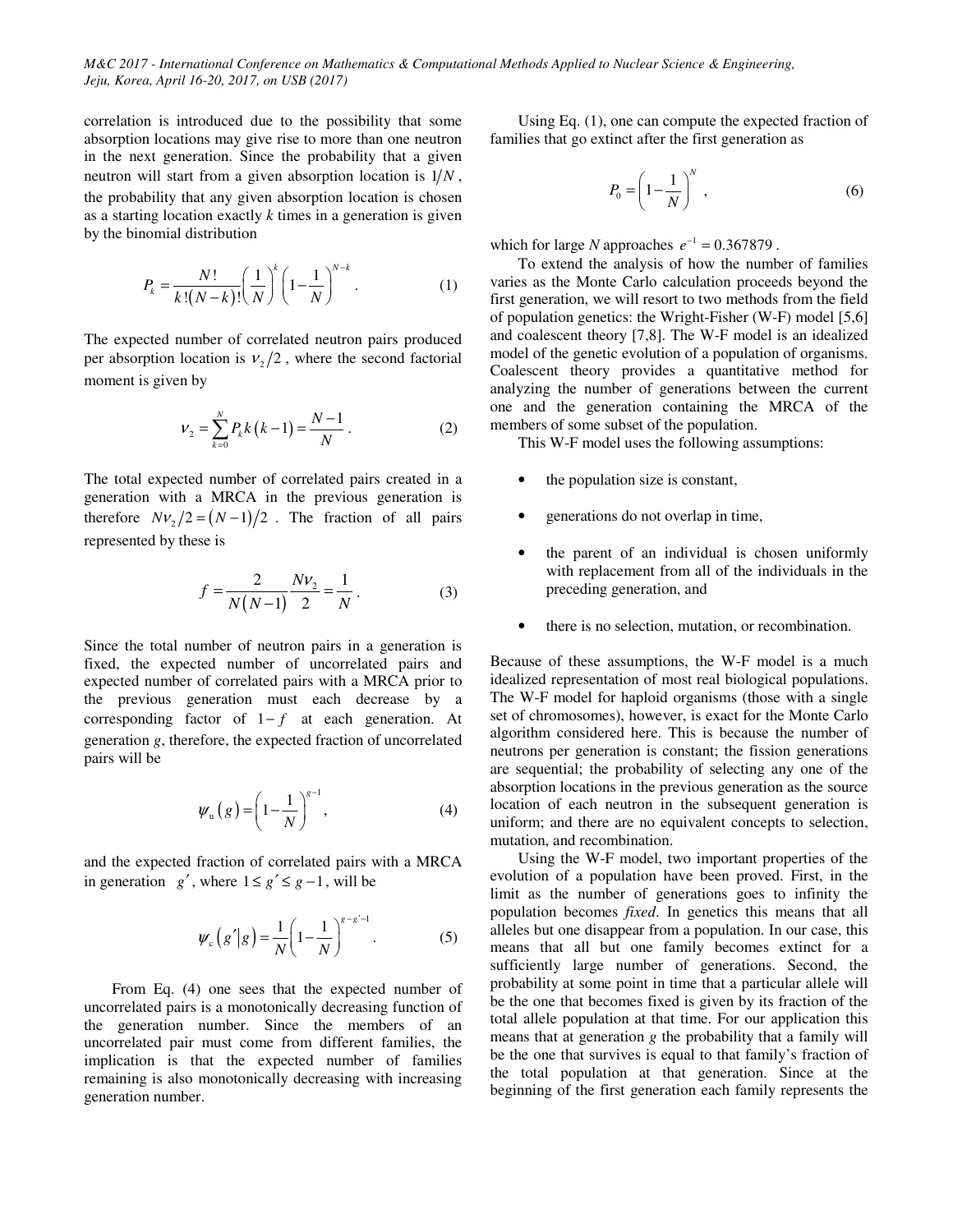same fraction  $1/N$  of the population, each family initially has an equal probability of being the one that survives.

A detailed discussion of coalescent theory is beyond the scope of this work, so the method will only be briefly outlined below. The reader is directed to Ref. [8] for a very readable presentation of the theory. Consider a subset *n* of the *N* neutrons in a generation. Denote the probability that none of the neutrons in the subset share a common parent by  $q_n$ . If these neutrons have no common parents, then they must have *n* distinct ancestors in the previous generation. The probability that these *n* distinct ancestors themselves have distinct ancestors is also  $q_n$ . The probability that the members of the subset share no common ancestors in the previous *t* −1 generations, but that two or more share a common ancestor *t* generations in the past is thus

$$
Q_n(t) = q_n^{t-1} (1 - q_n).
$$
 (7)

Using the terminology of coalescent theory, a 'sample' will refer to some subset of the neutrons at the 'current' generation. The theory is developed by following the lineages of the members of the sample backwards in time through the branches of the genealogical tree. The merging of two branches in some past generation is called a 'coalescence'. It is assumed that at any generation the number of branches on the sample's tree is much less than the population size *N*, so that the probability of more than one coalescence per generation is negligible. Thus, as one looks back in time from the current generation, the number of branches on the sample's tree is reduced by one at coalescences and is constant between coalescences. Eventually, the there are just two branches left. These coalesce at the MRCA of the sample.

For the W-F model, we have the exact expression

$$
q_n = \prod_{k=1}^{n-1} \left( 1 - \frac{k}{n} \right). \tag{8}
$$

For  $n \ll N$ , we have the approximate expressions

$$
q_n \equiv 1 - \frac{n(n-1)}{2N} \tag{9}
$$

and

$$
Q_n(t) \approx \frac{n(n-1)}{2N} e^{-\frac{n(n-1)}{2N}t}.
$$
 (10)

The expected number of generations to the next (again, going backwards in time) coalescence when there are *i* branches on the tree may be obtained from Eq. (10) as

$$
T_i = \frac{2N}{i(i-1)}.
$$
\n<sup>(11)</sup>

For a sample of size *n*, the average number of generations between the current generation and the generation containing the MRCA is thus

$$
T_{\text{MRCA}}(n) = \sum_{i=2}^{n} T_i = 2N \left( 1 - \frac{1}{n} \right). \tag{12}
$$

Fixation occurs when one of the original ancestors becomes a common ancestor of the entire population. We use Eq. (12) to obtain an approximate expression for the expected number of generations to fixation by setting the sample size to the population size, i.e.

$$
T_{\text{fix}} = T_{\text{MRCA}}\left(N\right) = 2N\left(1 - \frac{1}{N}\right). \tag{13}
$$

There are three aspects of this last step that involve approximations that warrant explanation. First, consider the generation at which all neutrons first share a common ancestor. One may then trace the lineages of the neutrons back through the generations until the MRCA is found. In general, this MRCA will be found in some generation after the initial generation. Equation (13) gives the expected number of generations between the MRCA and fixation, but does not account for the generations between the first and the one containing the MRCA.

Second, we have violated the assumption that the sample size is much smaller than the population size. However, using Eq. (11) we see that the expected number of generations required to coalesce from two ancestors to one is  $T_2 = N$ . Thus, for half of the expected number of generations required for fixation there are only two branches on the tree. For one-sixth of the number of generations there are only three branches, for one-twelfth the number of generations only four branches, etc. Thus, the approximation is valid for the terms in Eq. (13) that contribute the most to  $T_{fix}$ .

The final point is that fixation occurs at the first generation for which the entire population shares a common ancestor, but in the derivations leading to Eq. (13) the number of generations to the first coalescence (going backwards) is assumed to be drawn from a distribution. However, the probability that all *N* neutrons in a generation have distinct ancestors in the previous generation is  $P_1^N$ , where  $P_1$  is computed using Eq. (1). For large values of *N*,  $P_1^N$  is an extremely small number so that the number of generations to the first coalescence is almost certainly one. Despite these approximations, as we will see Eq. (13) seems to yield a reasonably accurate result.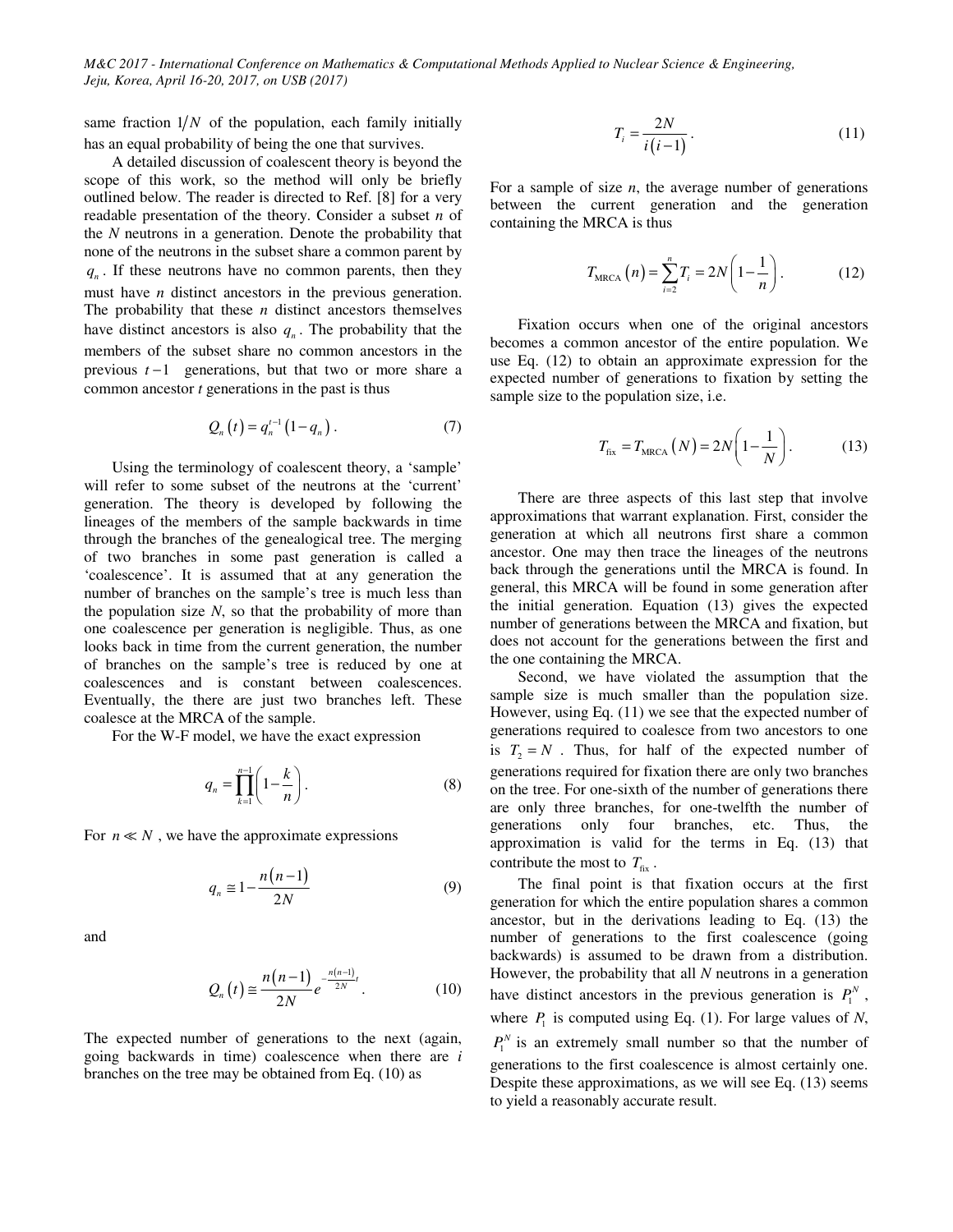Figure 2 illustrates the extinction of families and fixation. The red line shows the average number of families as a function of generation for an ensemble of 200 calculations identical to the problem discussed in Sec. IV. The green line is the number of families versus generation for a representative member of the ensemble (run 1 of 200, the same run that produced the results shown in Fig. 1). From Eq. (6), the expected fraction of families to become extinct during the first generation is 0.367695. The observed fraction from the ensemble of Monte Carlo calculations is 0.366895.



Fig. 2. Number of families as a function of generation. The red line is an average over 200 independent calculations. The green line is from a single representative calculation.

Figure 3 shows a binned representation of the probability density for  $T_{fix}$  obtained from an ensemble of 400 calculations using the same model as before. The bin width is 250 generations. The average value is 2,008.88, which compares well with the value of 1,998 obtained using Eq. (13). As can be seen from the plot, there is a wide spread in the distribution of  $T_{fix}$ . For large *N*, the variance is given by

$$
\sigma_{T_{\text{fix}}}^2 = 4N^2 \left( \frac{\pi^2}{3} - 3 \right), \tag{14}
$$

which yields a standard deviation of 1076.79, which also compares well with the value of 1091.10 obtained using the simulation data.



Fig. 3. Probability density of the number of generations to fixation.

### **VI. SPATIAL CLUSTERING IN MONTE CARLO CALCULATIONS**

#### **1. The Two-particle Distribution Function**

In our examination of spatial clustering we will use the two-particle distribution function  $h_2$  (**x**, **y**, *g*), which is the joint probability density for one neutron being absorbed at **x** and a different neutron being absorbed at **y** in generation *g*. For the homogeneous problem considered here, the absorption probability density per neutron is uniform and equal to  $L^{-3}$ . In the first generation all of the neutrons are uncorrelated, hence

$$
h_2(\mathbf{x}, \mathbf{y}, 1) = \frac{N(N-1)}{L^6}.
$$
 (15)

In subsequent generations the contribution to the twoparticle distribution function due to uncorrelated neutrons decreases proportionally to the fraction of uncorrelated pairs, i.e.

$$
h_2^{\text{unc}}\left(\mathbf{x},\mathbf{y},g\right) = \frac{N\left(N-1\right)}{L^6} \psi_\mathbf{u}\left(g\right). \tag{16}
$$

The contribution to the two-particle distribution function at generation *g* due to neutron pairs with a MRCA in a previous generation *g*′ is given by

$$
N(N-1)\psi_c\left(g'\big|g\right)\frac{\int d\mathbf{r}G(\mathbf{x},\mathbf{r},g-g')G(\mathbf{y},\mathbf{r},g-g')}{L^3}.
$$
 (17)

Here,  $N(N-1)\psi_{c}(g'|g)$  is the number of correlated pairs in generation *g* with a MRCA in generation *g*′ . The Green's function  $G(\mathbf{x}, \mathbf{r}, g - g')$  is the probability per unit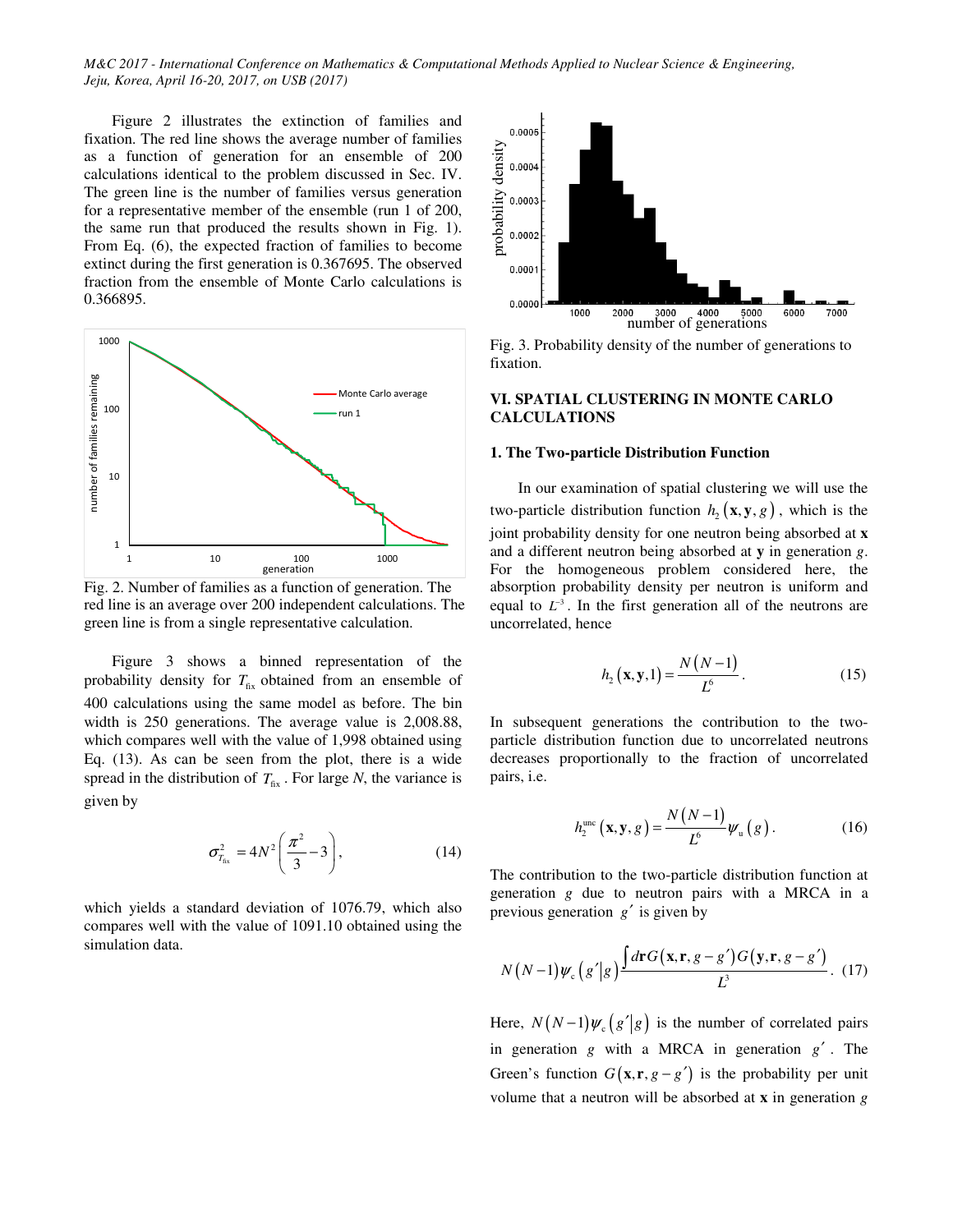given that its ancestor in generation *g*′ was absorbed at **r**. The integral divided by the volume in Eq. (17) is thus the joint probability that a pair of neutrons with a uniformlydistributed MRCA in generation *g*′ will be absorbed in unit volumes about **x** and **y** in generation *g*. Combining Eqs. (16) and (17), the two-particle distribution function is given by

$$
h_2(\mathbf{x}, \mathbf{y}, g) = \frac{N(N-1)}{L^6} \psi_u(g)
$$
  
+ 
$$
\frac{N(N-1)}{L^3} \sum_{g'=1}^{g-1} \psi_c(g'|g)
$$
 (18)  

$$
\times \int d\mathbf{r} G(\mathbf{x}, \mathbf{r}, g - g') G(\mathbf{y}, \mathbf{r}, g - g'),
$$

Following Meyer, *et al.* [9] and Zoia, *et al*., [10], we use the Markov property of the Green's function, i.e.

$$
\int d\mathbf{r} G(\mathbf{x}, \mathbf{r}, g - g') G(\mathbf{y}, \mathbf{r}, g - g') = G(\mathbf{x}, \mathbf{y}, 2(g - g')), \quad (19)
$$

thus

$$
h_2(\mathbf{x}, \mathbf{y}, g) = \frac{N(N-1)}{L^3} \left[ \frac{1}{L^3} \psi_u(g) + \sum_{g'=1}^{g-1} \psi_c(g')g\right] G(\mathbf{x}, \mathbf{y}, 2(g-g')) \Bigg].
$$
 (20)

#### **2. The Diffusion Approximation**

To make further progress we need an explicit expression for the Green's function, which we will now obtain using a diffusion approximation. In analogy to the method employed by Meyer, *et al.* [9] for the continuoustime case, the generalized trajectory for a neutron in generation *g* is defined as its own trajectory plus the trajectories of all of its ancestor neutrons starting from the source location of its original ancestor. Such a generalized trajectory may be envisioned as a sequence of isotropic scattering events for a pseudo-particle diffusing through a purely scattering medium. For the continuous time case, the corresponding Green's function is given by

$$
\Phi(\mathbf{x}, \mathbf{y}, t) = (4\pi Dt)^{-3/2} e^{-\frac{|\mathbf{x} - \mathbf{y}|^2}{4Dt}}, \tag{21}
$$

where *D* is a diffusion coefficient. The mean-squared distance traveled by a diffusing particle in time *t* is  $r^2(t)$  = 6Dt, thus Eq. (21) may be rewritten as

$$
\Phi(\mathbf{x}, \mathbf{y}, t) = \left(\frac{3}{2\pi \langle r^2(t)\rangle}\right)^{3/2} e^{-\frac{3|\mathbf{x}-\mathbf{y}|^2}{2\langle r^2(t)\rangle}}.
$$
 (22)

Defining  $\langle r_1^2 \rangle$  as the mean-squared distance between a neutron's birth and absorption in a single generation, the Green's function for the pseudo-particles may be written as

$$
G(\mathbf{x}, \mathbf{y}, g) = \left(\frac{3}{2\pi \left\langle r_1^2 \right\rangle g}\right)^{3/2} e^{-\frac{3|\mathbf{x} - \mathbf{y}|^2}{2 \left\langle r_1^2 \right\rangle g}}.
$$
 (23)

To illustrate the plausibility of this diffusion approximation, we consider the case of a point source of pseudo-particles at the origin in an infinite medium. 1,000,000 pseudo-particles were simulated for 100 generations using the cross section data from Table 1. The simulation started all pseudo-particles from the origin, and tracked them using the standard analog Monte Carlo transport algorithm with the exception that at the beginning of each generation exactly one neutron was born at each absorption location. Figure 3 shows the mean-squared distance from the origin versus generation. Using Eq. (23), the mean-squared distance from the origin is given by  $r^2(g)$  =  $\langle r_1^2 \rangle g$ . The linearity of the simulation data indicates that the diffusion approximation is valid for this case. The slope of the line yields  $\langle r_1^2 \rangle$  = 4.998 cm<sup>2</sup>.



Fig. 3. Pseudo-particle mean-squared distance from origin.

Following Zoia, *et al*. [10], de Mulatier, *et al*. [2], and Nowak, *et al*. [4], an eigenfunction expansion [11] is applied to Eq. (23) yielding

$$
G(\mathbf{x}, \mathbf{y}, g) = \left[\frac{1}{L^3} + \sum_{ijk} \varphi_i(x_1) \varphi_i^{\dagger}(y_1) \varphi_j(x_2) \varphi_j^{\dagger}(y_2) + \varphi_k(x_3) \varphi_k^{\dagger}(y_3) e^{-\frac{\left\langle r_i^2 \right\rangle \left(\frac{\pi}{L}\right)^2 \left(i^2 + j^2 + k^2\right)}{6}}\right],
$$
\n(24)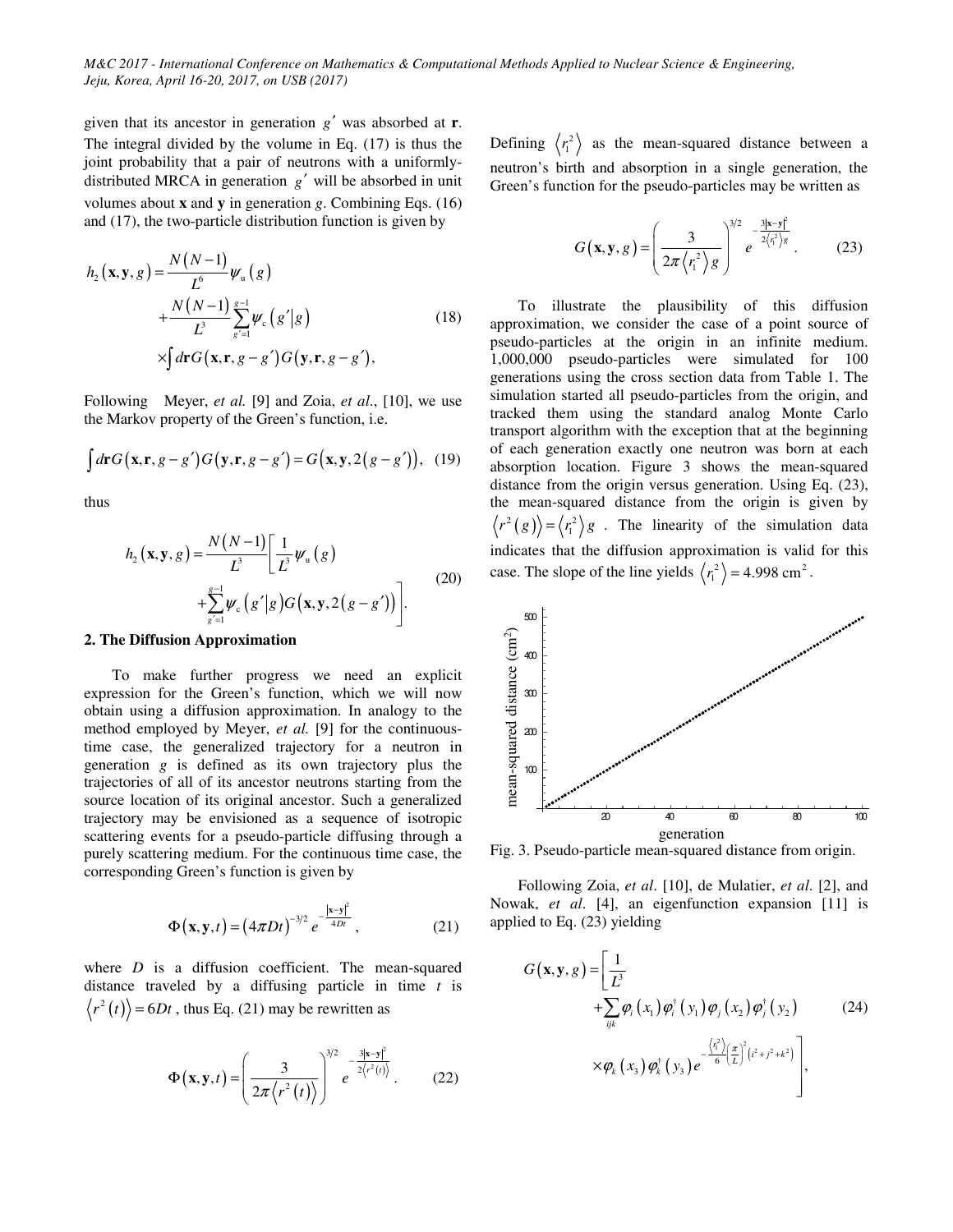where

$$
\varphi_k(x) = \cos\left(\frac{k\pi x}{L}\right),\tag{25}
$$

$$
\varphi_k^{\dagger}(x) = \frac{2}{L} \cos\left(\frac{k\pi x}{L}\right),\tag{26}
$$

and  $x_q$  and  $y_q$  for  $q = 1, 2, 3$  are the three Cartesian components of the **x** and **y** vectors. The summation is over all combinations *i*, *j*, and *k* except  $i = j = k = 0$  since that term is given explicitly as  $L^{-3}$ . Substitution of Eq. (24) into Eq. (20) produces

$$
h_2(\mathbf{x}, \mathbf{y}, g) = \frac{N(N-1)}{L^3} \left[ \frac{1}{L^3} + \sum_{g'=1}^{g-1} \psi_c(g'|g) \sum_{ijk} \varphi_i(x_1) \varphi_i^{\dagger}(y_1) \times \varphi_j(x_2) \varphi_j^{\dagger}(y_2) \varphi_k(x_3) \varphi_k^{\dagger}(y_3)
$$
\n
$$
\times e^{-\frac{\left\langle r_i^2 \right\rangle \left\langle \frac{\pi}{L} \right\rangle^2 \left\langle i^2 + j^2 + k^2 \right\rangle}{2}} \right].
$$
\n(27)

#### **3. The Mean-Squared Distance Between Pairs**

The expected mean-squared distance between pairs of absorption locations is defined using the two-particle distribution function as

$$
\left\langle r_{\rm p}^2(g) \right\rangle \equiv \frac{\int d\mathbf{x} \int d\mathbf{y} h_2(\mathbf{x}, \mathbf{y}, g) |\mathbf{x} - \mathbf{y}|^2}{\int d\mathbf{x} \int d\mathbf{y} h_2(\mathbf{x}, \mathbf{y}, g)}.
$$
 (28)

In the absence of correlation the distribution of absorption locations would be uniform, in which case  $\langle r_{p,\text{unc}}^2 \rangle = L^2/2$ . Significant deviation from this value would be an indicator of clustering.

Using Eq. (27) for the pair correlation function, we obtain

$$
\langle r_{\rm p}^{2}(g) \rangle = \frac{L^{2}}{2} \left[ 1 - \frac{96}{(N-1)\pi^{4}} \sum_{k=1}^{\infty} \frac{1}{(2k-1)^{4}} \right]
$$

$$
\times \frac{N \left[ 1 - e^{-(2k-1)\frac{\langle r_{\rm i}^{2} \rangle}{3} \left( \frac{\pi}{L} \right)^{2} (s-1)} \left( \frac{N-1}{N} \right)^{g} \right] - 1}{1 + N \left( e^{(2k-1)\frac{\langle r_{\rm i}^{2} \rangle}{3} \left( \frac{\pi}{L} \right)^{2}} - 1 \right)} \tag{29}
$$

 $\mathbf{r}$ 

As *g* becomes large, the mean-squared distance between pairs approaches an asymptotic value given by

$$
\left\langle r_{\rm p}^{2}(\infty) \right\rangle
$$
\n
$$
= \frac{L^{2}}{2} \left[ 1 - \frac{96}{\pi^{4}} \sum_{k=1}^{\infty} \frac{1}{\left( 2k - 1 \right)^{4}} \frac{1}{1 + N \left( e^{\left( 2k - 1 \right) \frac{\left\langle r_{\rm i}^{2} \right\rangle \left( \frac{\pi}{L} \right)^{2}}{3} - 1} \right)} \right].
$$
\n(30)

For  $\langle r_1^2 \rangle / L^2 \ll 1$ , the above expression may be simplified by replacing the exponential by its series expansion and retaining only the first-order term. Even though this approximation is not valid for terms corresponding to large values of *k*, these terms contribute negligibly to the summation. The resulting expression is

$$
\langle r_{\rm p}^2 (\infty) \rangle = 2N \langle r_{\rm i}^2 \rangle \left[ 1 - \sqrt{\frac{4N \langle r_{\rm i}^2 \rangle}{3L^2}} \tanh \left( \sqrt{\frac{3L^2}{4N \langle r_{\rm i}^2 \rangle}} \right) \right],
$$
 (31)

which is identical in form to equivalent expressions obtained for the case of continuous time variation [2,4].

It is instructive to examine the behavior of Eq. (31) for various limiting cases. For an infinite medium  $(L \rightarrow \infty)$ , the term in brackets goes to unity and we have  $r_{\rm p}^2(\infty)$  = 2N $\langle r_1^2 \rangle$ . To understand this result, note that for large *g* the average number of generations separating two correlated neutrons from their MRCA is equal to the number of neutrons in a generation, i.e.

$$
\lim_{g \to \infty} \sum_{g'=1}^{g-1} \psi_c(g'|g)(g-g') = N . \tag{32}
$$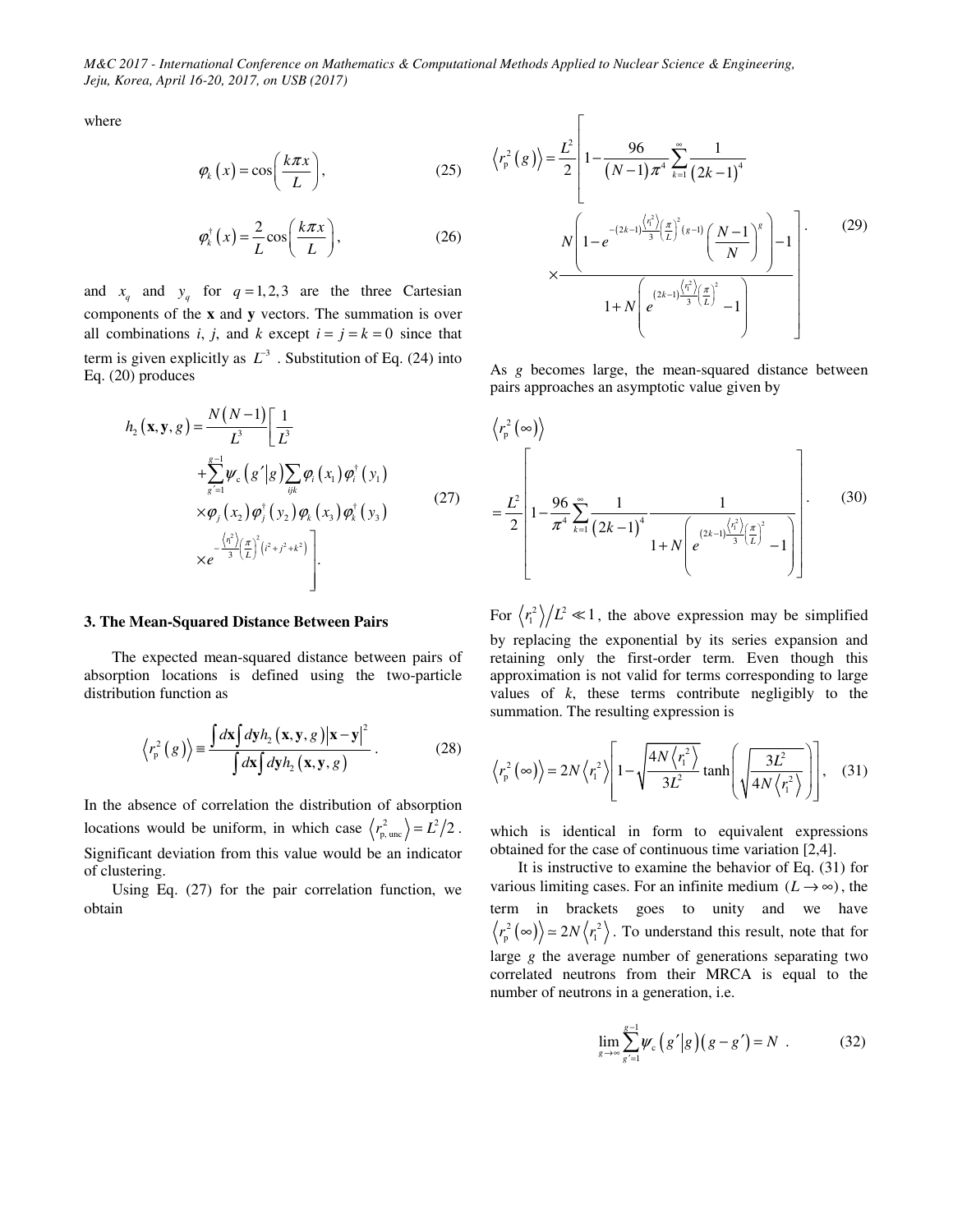Over the course of *N* generations, two neutrons born at the same location in an infinite medium will thus have an expected squared separation of  $2N \langle r_1^2 \rangle$ . For small but finite values of  $N \langle r_1^2 \rangle / L^2$  the bracketed term in Eq. (30) is positive and less than unity, so that  $\langle r_{p}^{2}(\infty)\rangle$  is smaller than for an infinite medium.

For the case of  $N \rightarrow \infty$ , we obtain  $r_{\rm p}^2(\infty)$   $\rightarrow$   $\langle r_{\rm p,unc}^2 \rangle$  , i.e. the result for an uncorrelated system of particles. For sufficiently large but finite *N*, Eq. (31) may be approximated as

$$
\langle r_{\rm p}^2 \left( \infty \right) \rangle \simeq \langle r_{\rm p, unc}^2 \rangle \left[ 1 - \frac{3L^2}{10N \langle r_1^2 \rangle} \right],
$$
 (33)

from which we see that correlation reduces  $\langle r_p^2(\infty) \rangle$  from the value for an uncorrelated system. This behavior has previously been noted for the continuous-time case [4].

Figure 4 shows the behavior of the mean-squared distance between pairs for our model problem as the calculation proceeds through the generations. The black line is the theoretical prediction determined from Eq. (29) using  $r_1^2$  = 4.998 cm<sup>2</sup> and truncating the summation at  $k = 20$ . Initially the mean-squared distance between pairs is the value corresponding to a uniform distribution, i.e.  $L^2/2 = 80,000 \text{ cm}^2$ . As the calculation proceeds, however, the effect of clustering is evident as the expected value decreases to the asymptotic value of  $\langle r_p^2 (\infty) \rangle = 7957 \text{ cm}^2$ determined using Eq. (30). This is 20% less than the expected value of the mean-squared distance between pairs for an infinite medium ( $2N \langle r_1^2 \rangle = 9.994 \text{ cm}^2$ ). Also shown is a plot of  $\langle r_p^2(g) \rangle$  obtained by averaging over an ensemble of 200 independent Monte Carlo calculations (red line), and a plot of a single representative member of the ensemble (run 1 of 200, green line). Despite the use of the diffusion approximation in the theoretical model, agreement with the average of the Monte Carlo results is quite good. Note the precipitous drop in the plot for run 1 at about the point where fixation occurs (generation 942). From this point on all the neutrons are in a single tight cluster.

Figure 5 shows the cluster from Fig. 1 at generation 10,000 along with the location of the original ancestor of all of the neutrons in the cluster (red point) and the COM of the population (magenta point). The COM is given by

$$
\mathbf{r}_{COM} = \frac{1}{N} \sum_{i=1}^{N} \mathbf{r}_i , \qquad (34)
$$

where  $\mathbf{r}_i$  is the location of the  $i^{\text{th}}$  neutron absorption location. Since the mean-squared distance between points uniformly distributed within a sphere of radius *R* is  $6R^2/5$ . we may use  $\rho \equiv \sqrt{\langle r_p^2 (\infty) \rangle}$  as a characteristic length associated with the radial extent of the cluster. Figure 5 shows a superimposed sphere of radius  $\rho$  centered on the COM. By taking the ratio of the volume of the sphere to that of the 400 cm cube in which it is located, we see that after the cluster has formed all of the neutrons are found in less than 5% of the volume of the problem.



Fig. 4. Mean-squared distance between pairs for  $N = 1000$ .



Fig. 5. Absorption distribution after 10,000 generations (black), a sphere of radius  $\rho$  centered at the COM (magenta), and the location of the original ancestor (red).